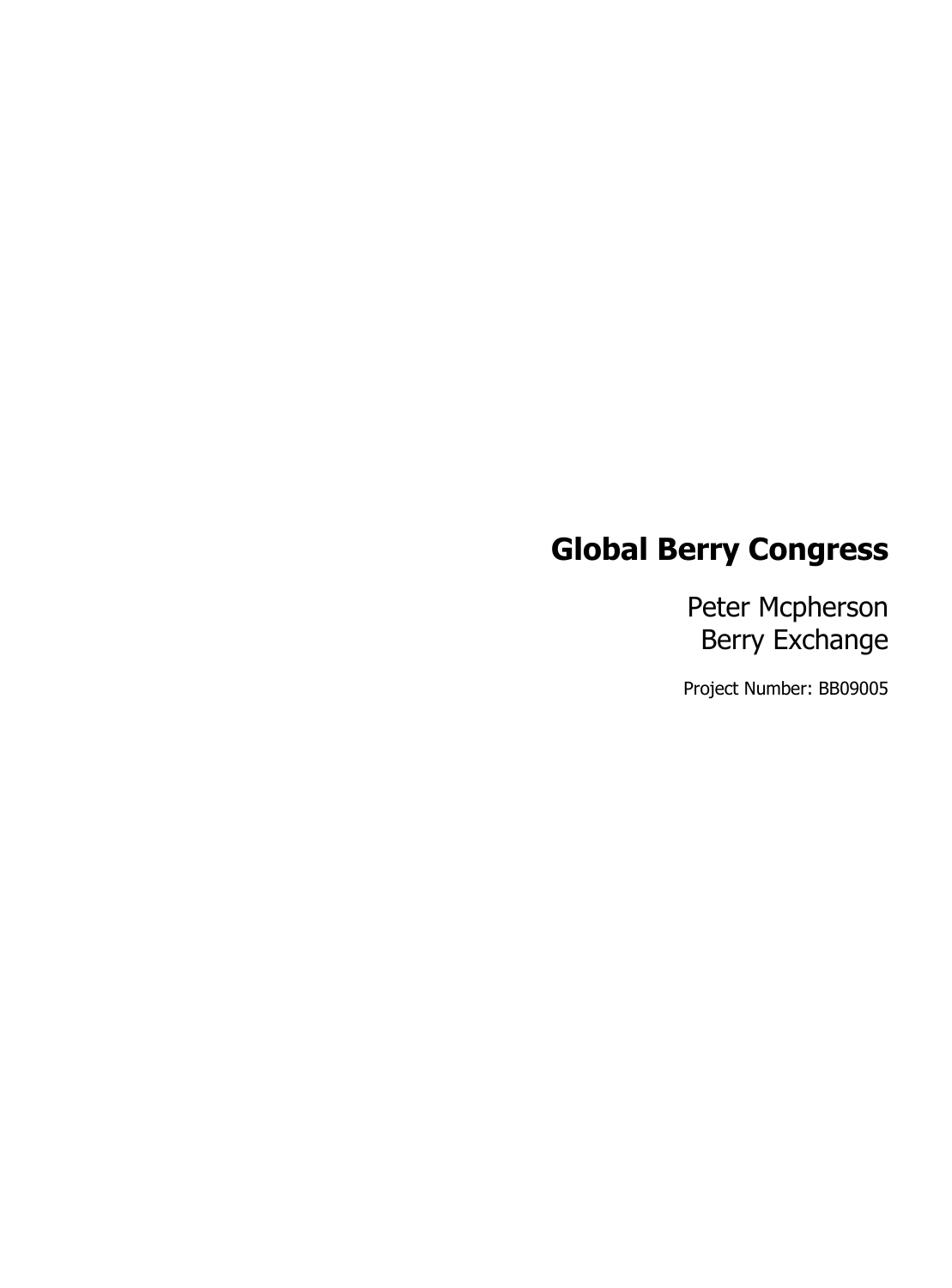#### **BB09005**

This report is published by Horticulture Australia Ltd to pass on information concerning horticultural research and development undertaken for the blueberry industry.

The research contained in this report was funded by Horticulture Australia Ltd with the financial support of Australian Blueberry Growers Association Inc.

All expressions of opinion are not to be regarded as expressing the opinion of Horticulture Australia Ltd or any authority of the Australian Government.

The Company and the Australian Government accept no responsibility for any of the opinions or the accuracy of the information contained in this report and readers should rely upon their own enquiries in making decisions concerning their own interests.

ISBN 0 7341 2346 9

Published and distributed by: Horticulture Australia Ltd Level 7 179 Elizabeth Street Sydney NSW 2000 Telephone: (02) 8295 2300 Fax: (02) 8295 2399

© Copyright 2010



Know-how for Horticulture™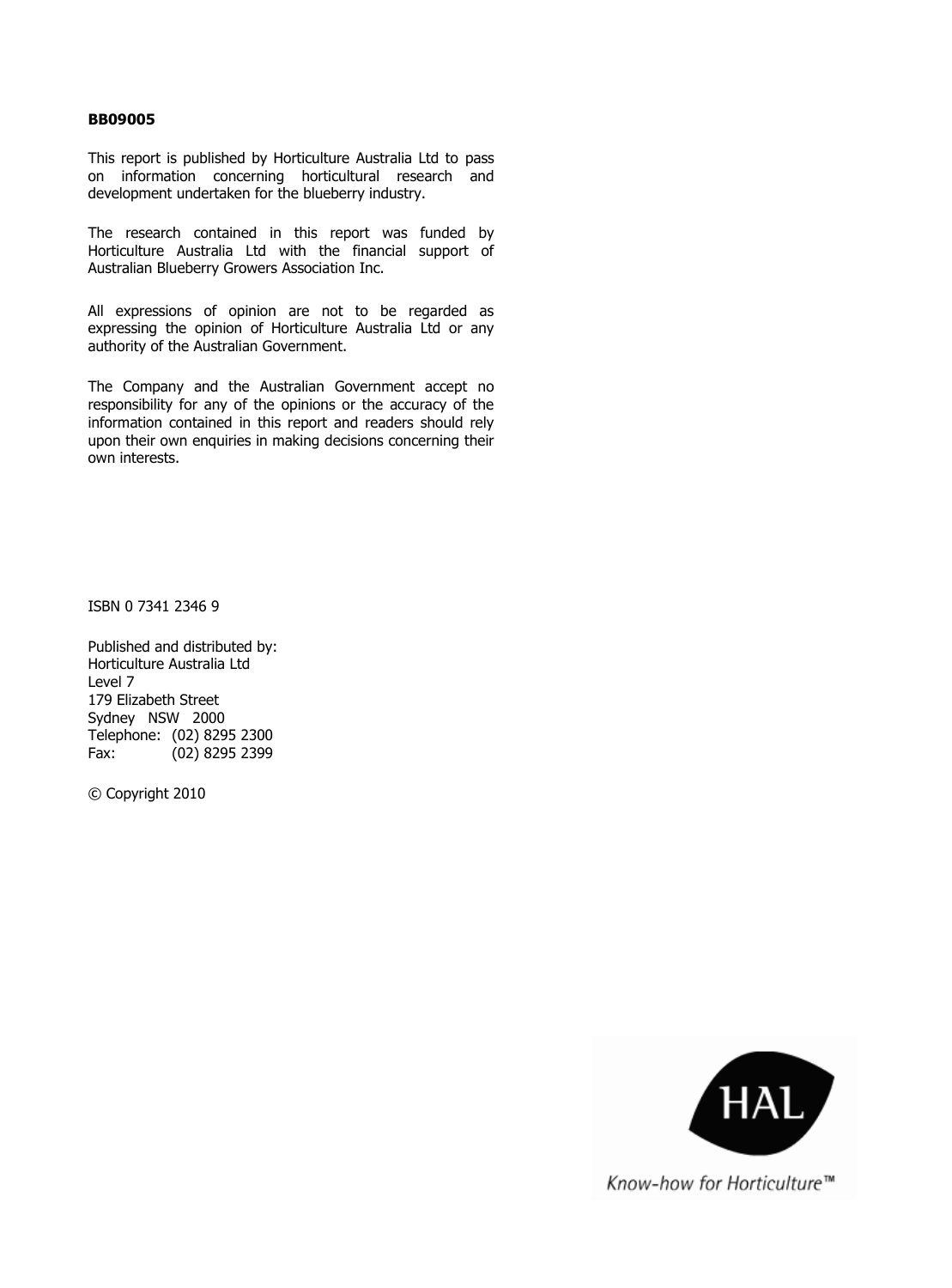# **Global Berry Congress, May 2010**

Peter McPherson Australian Blueberry Growers Association (ABGA)

Project Number: BB09005

**Final Report**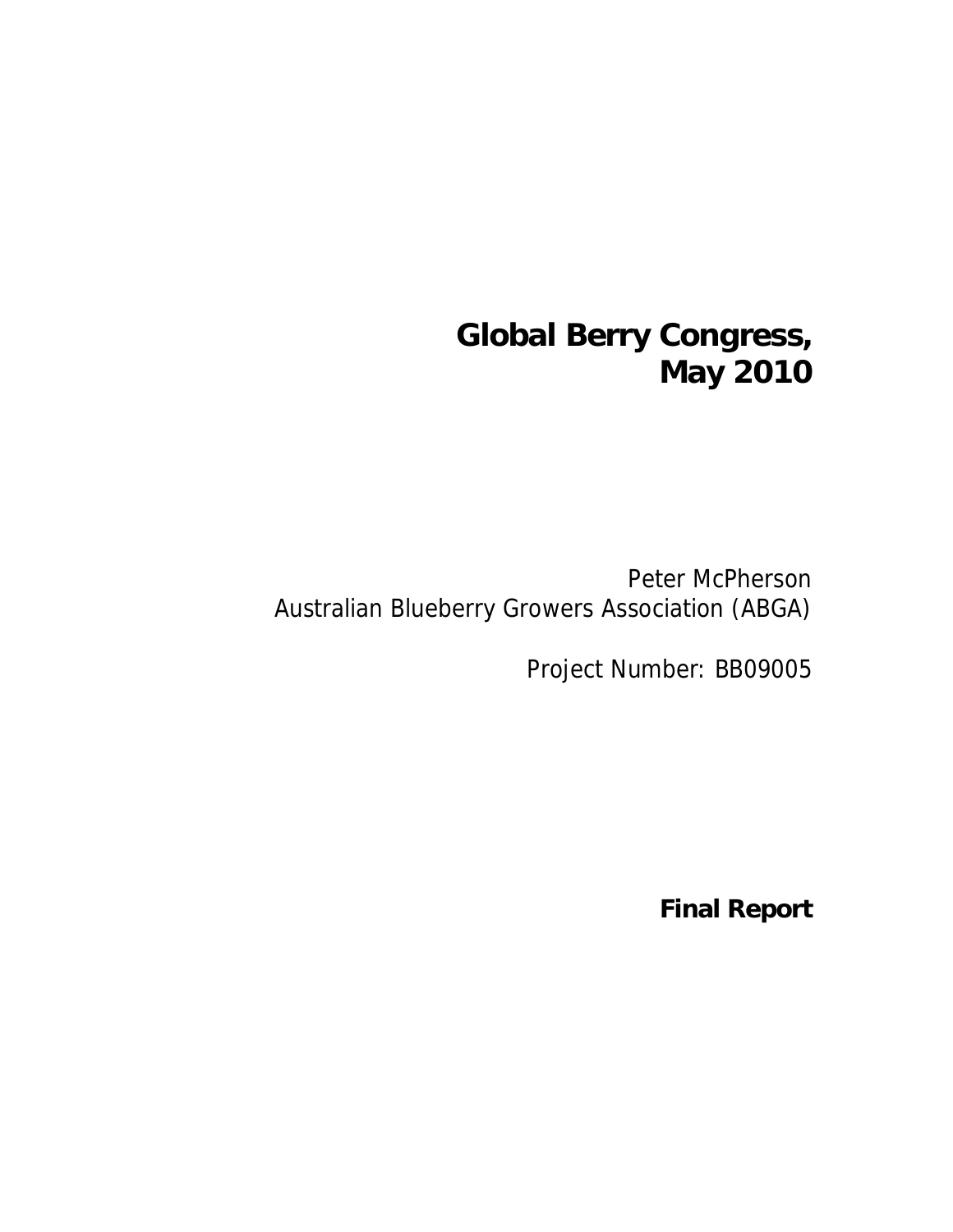

**HAL Project Number:** BB09005 **Project Title:** Global Berry Congress, May 2010 **Research Provider:** Berry Exchange **Project Leader:** Peter McPherson **Report Date:** 31st May 2010 This report presents an overview of the Global Berry Congress held in London, England May 2010.

## **Disclaimer:**

Any recommendations contained in this publication do not necessarily represent HAL Limited policy.

No person should act on the basis of the contents of this publication, whether as to matters of fact or opinion or other content, without first obtaining specific, independent professional advice in respect of the matters set out in this publication.

## **Acknowledgement:**

This report is published by Horticulture Australia Ltd to pass on information concerning horticultural research and development undertaken for the blueberry industry.

The research contained in this report was funded by Horticulture Australia Ltd with the financial support of Australian Blueberry Growers Association (ABGA).

All expressions of opinion are not to be regarded as expressing the opinion of Horticulture Australia Ltd or any authority of the Australian Government.

The Company and the Australian Government accept no responsibility for any of the opinions or the accuracy of the information contained in this report and readers should rely upon their own enquiries in making decisions concerning their own interests.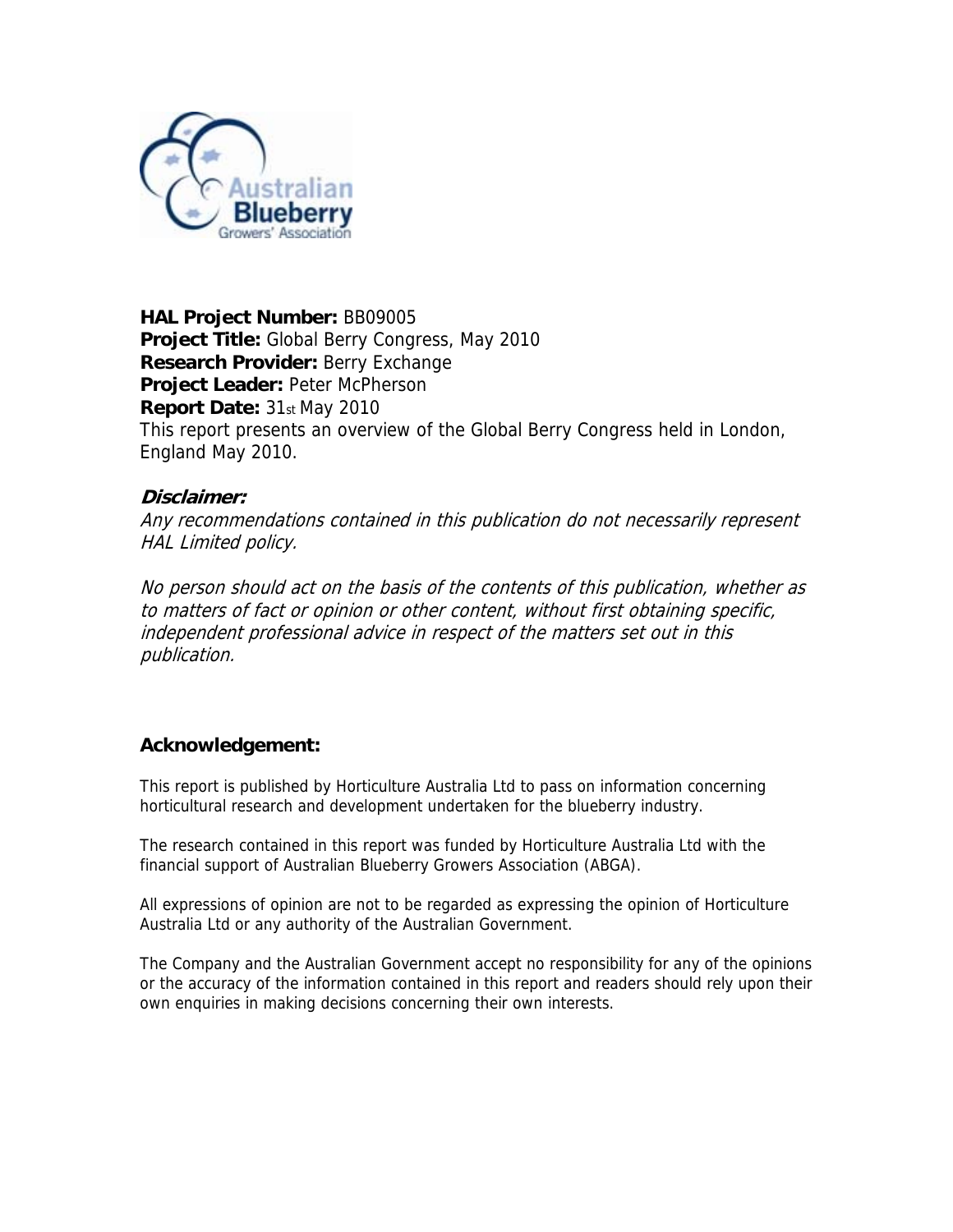# **Media Summary**

The Global Berry Congress was held in London on the  $12<sup>th</sup>$  May 2010. Peter McPherson of BerryExchange, and also Treasurer of the Australian Blueberry Growers Association ("ABGA") attended the conference on behalf of the Australian Blueberry Industry to gain a more informed insight of global development & opportunities that could be applied in growing the Australian Berry business & market.

The exciting message that all soft fruit has experienced strong growth over the past decade with berries growing fourfold in the period 2001-2010 was delivered at the Congress.

More than 250 delegates attended the conference, which featured a wide range of guest speakers on issues such as:

- Marketing initiatives and consumer trends
- The latest research and development in a number of fields encouraging the next generation into the industry
- Trends in the Global Berry world market

The conference's keynote speakers were from around the world, with all major growing regions represented.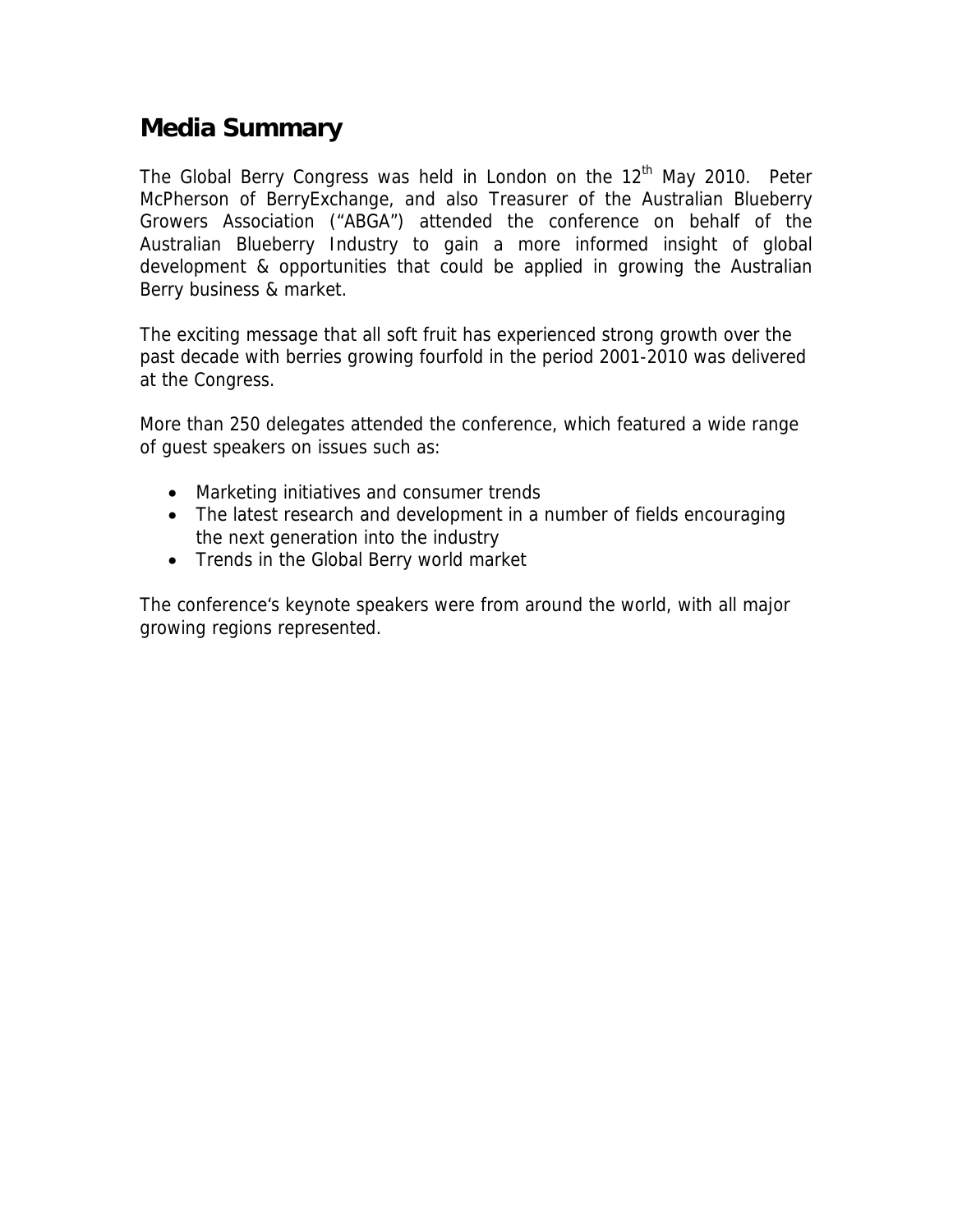# **Results/ Discussions**

- The Congress brought together the berry industry leaders from backgrounds / expertise, such as breeding, production, food safety, promotion, marketing, wholesale, retail etc. It was attended by over 250 representatives of the leading global berry industry members.
- The conference topics outlined the Global Berry Industry's trends, threats and opportunities, and those present also heard from various speakers with expertise in berry production, technology advancement, marketing and consumer trends that will have application in the Australian industry into the future.

Conference topics included:

# **The Shape of the Global Berry Market**

- Presentations were made on industry and consumer trends in the U.S., in particular as they relate to value, consumers and demographics, and also outlined year on year trends within the produce department, given the impact of the GFC. The actual berry category performance was also broken down by berry product in the same period.
- In addition, the U.K. market experience was highlighted and this was underpinned by a presentation supported by data collection from 25,000 Great Britain homes which utilised a scanning device called "Shopandscan", a new Market Research Survey tool measuring the purchasing patterns of householders around Great Britain. This looked in particular at grocery price inflation on a year on year basis, shopper reaction and in particular how soft fruits performed in the said period of 2001-2010. The underlying conclusion was that soft fruits have experienced strong growth with expenditure more than doubling in the 9 year scan period.

A very positive sign was that berries grew fourfold in that same period.

- It also looked at Key Performance Indicators for berries and aligned them with demographic areas to see how each of the individual berry products performed.
- Highlighted in the information was sales impact, in times of promotion and non-promotion which really emphasised the benefit of promotional activities on a week to week basis.

# **Meeting Fresh Challenges for Berry Production**

• This was an in-depth presentation by Cort Brazelton of Fall Creek Nursery in Oregon, U.S., a company well known to most blueberry growers in Australia.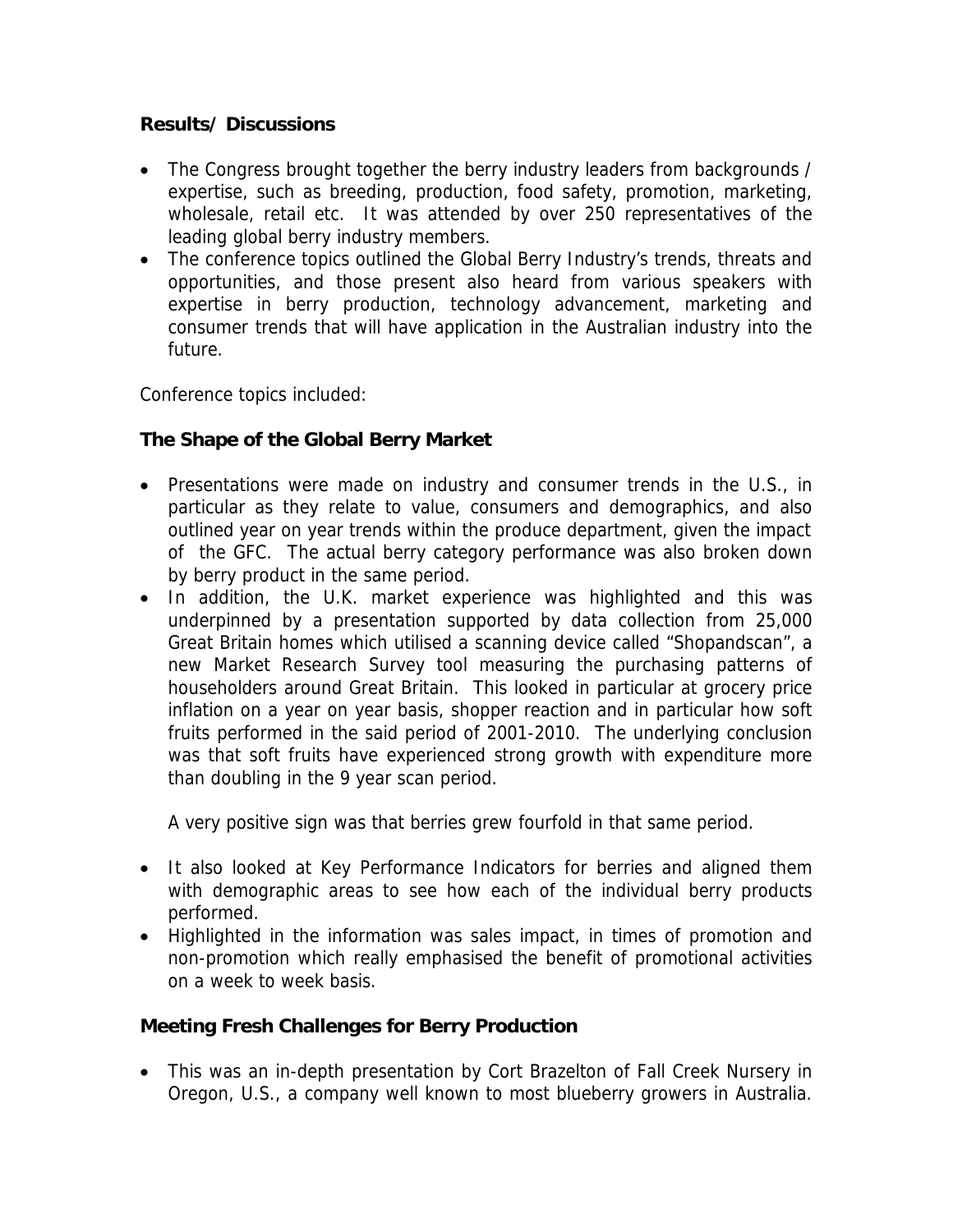The major berry growing areas in the world were highlighted as to their seasonality, volume by production, and production growth prospects going forward.

- The over-riding theme was where the industry was heading, in particular in countries such as South America where poor decision making in fast-tracking huge new production areas has lead to over-saturation in the marketplace brought on by :
	- $\triangleright$  unstable and unpredictable supply systems
	- $\triangleright$  ill-advised varietal selection
	- $\triangleright$  logistical limitations

The end result is a poor quality reputation in the eyes of the consumer in the intended markets. This has sent many growers to the wall in South America.

• It also pointed out the poor marketing of product by the number of exporters involved in trying to move the product as against a single desk or greater consolidation in marketing of the South American product.

## **Fresh Development in Berry Technology**

• Further sessions involved new developments in berry technology, berry packaging and also in berry production. This included a detailed outline of the Scottish Crop Research Institute ("SCRI") breeding program and how they have gone about a Joint Venture growing business opportunity in China. In particular, the presentation gave an outline of the ways that SCRI went about protecting their plant variety rights, given China's poor reputation of I.P. protection.

## **The Final Presentations**

- These were based on marketing for success in the Global Berry business for which there were presentations from the South American growers who have formed a group called "Blueberries From The South" and represent berry growers in Argentina, Chile and Uraguay. This was based on a strategy to overcome the poor investment decisions outlined above.
- This group encompasses growers covering 18,000 Ha of planted blueberries and represents 80% of total exports from the Southern Hemisphere. Their season runs from September through to May, and their commitment was to:
	- $\triangleright$  promote blueberries, identifying long term growth and market development, supporting retail distribution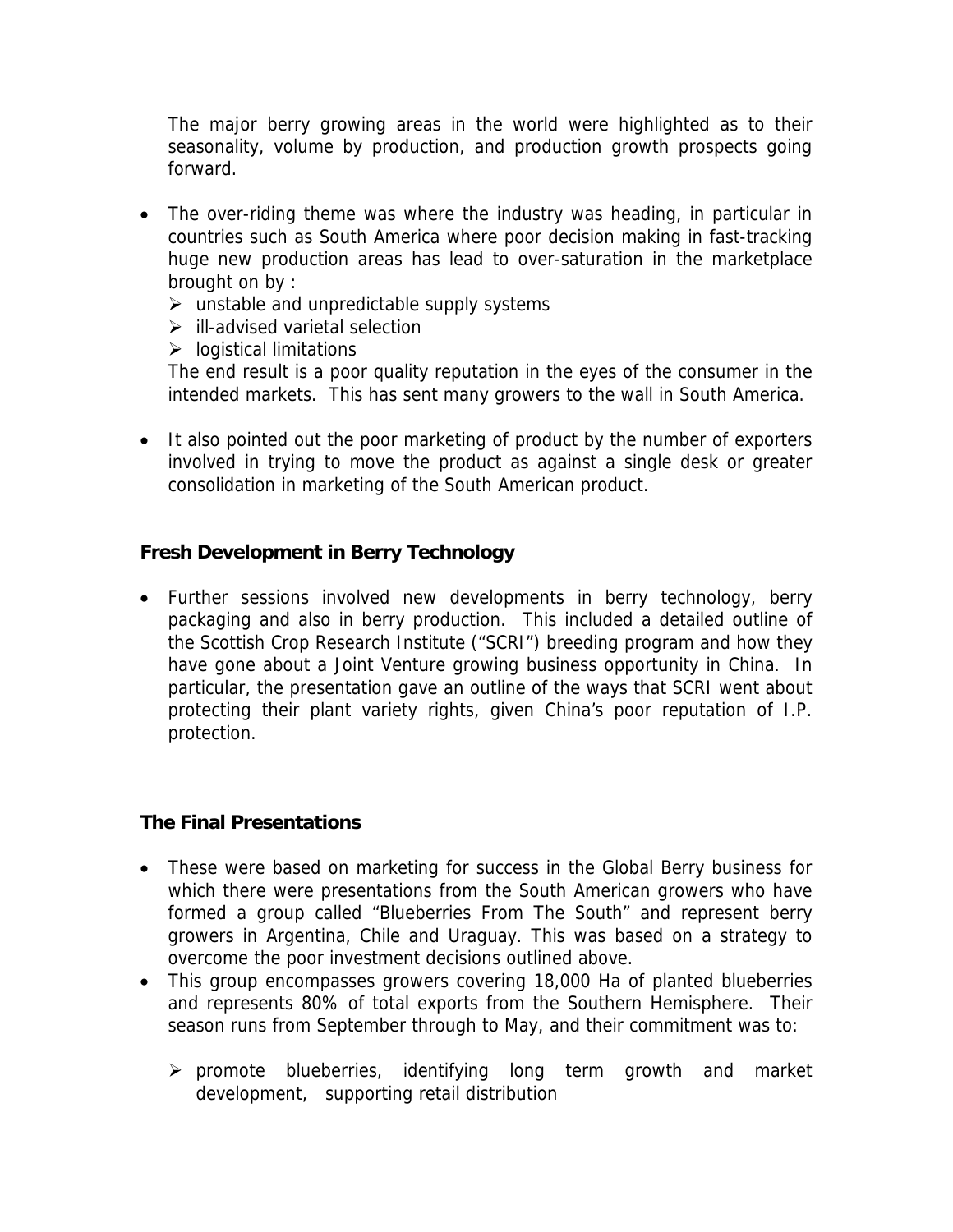- $\triangleright$  exchange information in their regions and with the entire chain
- $\triangleright$  raise awareness that increased volumes in the future will need the collaboration and support of the entire chain
- $\triangleright$  the development of a generic promotional program which, to my mind, was not unlike what we have already successfully utilized in the Australian domestic Blueberry market.

A presentation in the Marketing arena, from a Category Manager of one of the U.K.'s largest supermarket chains, ASDA, looked at:

- $\triangleright$  customer behaviour
- $\triangleright$  the focus that ASDA puts on customers
- $\triangleright$  the customer actually dictating the way that ASDA goes about selling their products to get positive customer behaviour and repeat buying.

It also looked at the key influences of what you buy in the berry category. The conclusions in order of importance were:

- $\triangleright$  first and foremost, price
- $\triangleright$  quality
- $\triangleright$  seasonality
- $\triangleright$  support for home grown product

The influence of packaging and actual pack size, and the reasons why price moves due to seasonality were also subjects covered in the presentation.

The final presentation from one of the USA largest grower / marketer growing groups, Naturipe Farms, outlined the following:

- ¾ Driving Forces in Today's Market Place
- $\triangleright$  Imperatives to a Successful Berry Industry (Value, Velocity & Viability)
- $\triangleright$  What do Consumers Want?
- ¾ Consumer Berry Buyer Habits
- ¾ Berry Market Development Index
- ¾ Promotional / Marketing Tools

## **Recommendations / Industry Communication**

- This Report will be published in the next ABGA Journal so that all members will receive an update of the Berry Congress presentations. There will also be an overview of the conference given at the next ABGA Conference in October 2010, in Tasmania.
- Links to all the papers presented at the Congress will be made available to members of the ABGA.